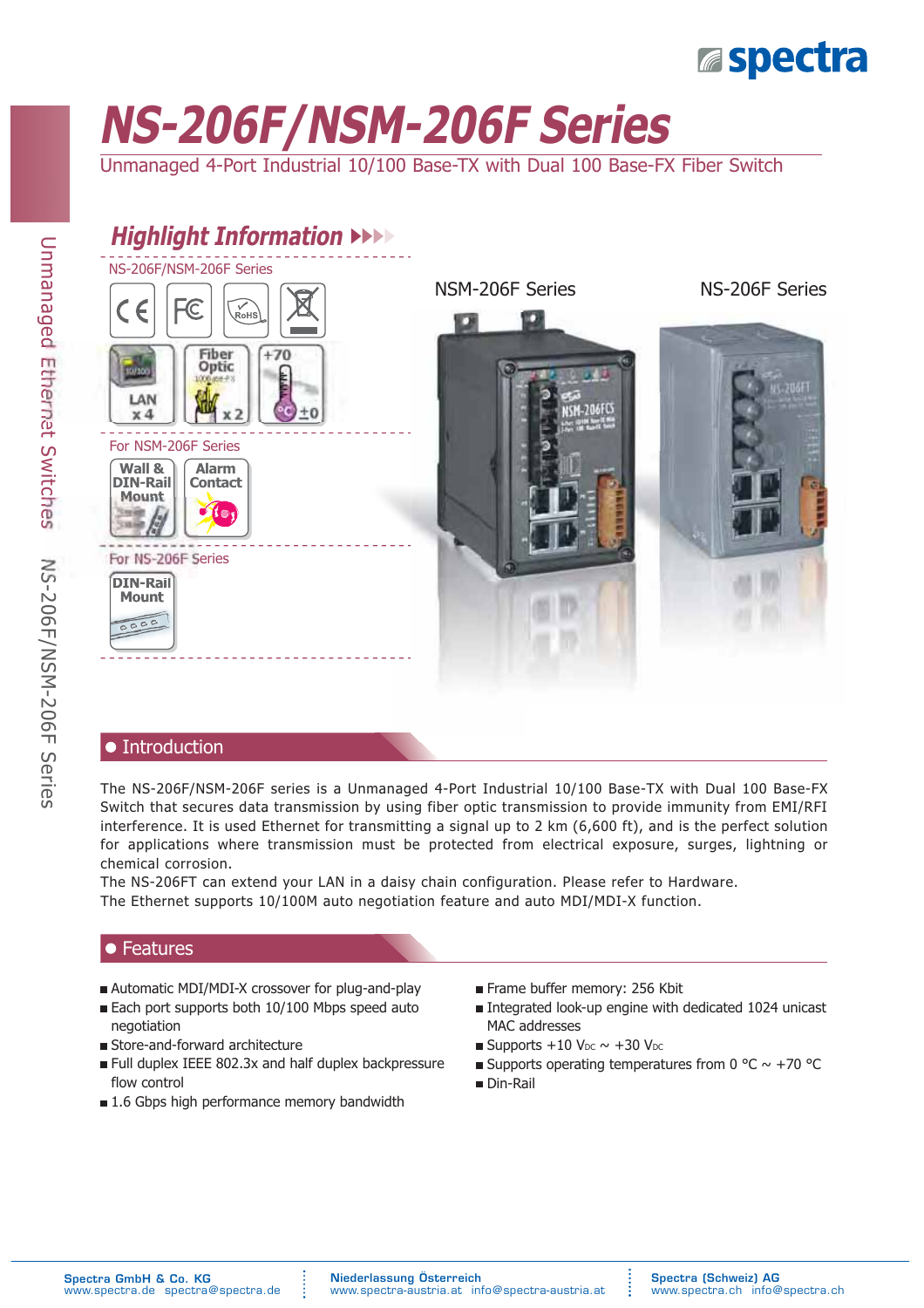

### High Reliability Industrial Ethernet Switch for Rugged Environment

### $\bullet$  Specifications

| <b>Models</b>                         | NS-206F Series                                                                           | NSM-206F Series                                                 |  |  |  |
|---------------------------------------|------------------------------------------------------------------------------------------|-----------------------------------------------------------------|--|--|--|
| <b>Technology</b>                     |                                                                                          |                                                                 |  |  |  |
| <b>Standards</b>                      | IEEE 802.3, 802.3u, 802.3x                                                               |                                                                 |  |  |  |
| Processing Type                       | Store & forward, wire speed switching                                                    |                                                                 |  |  |  |
| <b>MAC Addresses</b>                  | 1024                                                                                     |                                                                 |  |  |  |
| Memory Bandwidth                      | 1.6 Gbps                                                                                 |                                                                 |  |  |  |
| Frame Buffer Memory                   | 256 Kbit                                                                                 |                                                                 |  |  |  |
| <b>Flow Control</b>                   | IEEE 802.3x flow control, back pressure flow control                                     |                                                                 |  |  |  |
| <b>Interface</b>                      |                                                                                          |                                                                 |  |  |  |
| RJ-45 Ports                           | 10/100 Base-TX auto negotiation speed, F/H duplex mode, and auto<br>MDI/MDI-X connection |                                                                 |  |  |  |
| <b>Fiber Port</b>                     | 100 Base-FX                                                                              |                                                                 |  |  |  |
| <b>LED Indicators</b>                 | 10/100M, Link/Act, Full duplex/Half duplex (Fiber Port)                                  |                                                                 |  |  |  |
| <b>Ethernet Isolation</b>             | 1500 Vrms 1 minute                                                                       |                                                                 |  |  |  |
| Frame Ground for EMS Protection       | Yes                                                                                      |                                                                 |  |  |  |
|                                       | Multi Mode Fiber Cables: 50/125, 62.5/125 or 100/140 µm                                  |                                                                 |  |  |  |
|                                       | Distance: 2 km, (62.5/125 µm recommended) for full duplex                                |                                                                 |  |  |  |
|                                       | Wavelength: 1300 or 1310 nm                                                              |                                                                 |  |  |  |
| Multi Mode                            | Min. TX Output: - 20 dBm                                                                 |                                                                 |  |  |  |
|                                       | Max. TX Output: -14 dBm                                                                  |                                                                 |  |  |  |
|                                       | RX Sensitivity: -34 ~ -31 dBm                                                            |                                                                 |  |  |  |
|                                       | Single Mode Fiber Cables: 8.3/125, 8.7/125, 9/125 or 10/125 µm                           |                                                                 |  |  |  |
|                                       | Distance: 15 km, (9/125 µm recommended) for full duplex                                  |                                                                 |  |  |  |
| Single Mode                           | Wavelength: 1300 or 1310 nm                                                              |                                                                 |  |  |  |
|                                       | Min. TX Output: -15 dBm                                                                  |                                                                 |  |  |  |
|                                       | Max. TX Output: -8 dBm                                                                   |                                                                 |  |  |  |
|                                       | RX Sensitivity: -36 $\sim$ -31 dBm                                                       |                                                                 |  |  |  |
| <b>Ethernet Transmission Distance</b> | Ethernet: 2-pair UTP/STP Cat.3, 4, 5, EIA/TIA-568 100 $\Omega$                           |                                                                 |  |  |  |
|                                       | Fast Ethernet: 2-pair UTP/STP Cat. 5, EIA/TIA-568 100 2                                  |                                                                 |  |  |  |
| Power                                 |                                                                                          |                                                                 |  |  |  |
| Input Voltage Range                   | +10 $V_{DC}$ ~ +30 $V_{DC}$ (Non-isolation)                                              | +10 $V_{DC}$ ~ +30 $V_{DC}$ (Non-isolation)<br>Redundant Inputs |  |  |  |
| Power Consumption                     | 0.24 A $@$ 24 V <sub>pc</sub> , $+/-5\%$ arrowed with 100M Full duplex                   |                                                                 |  |  |  |
| <b>LED Indicator</b>                  | Yes                                                                                      |                                                                 |  |  |  |
| Protection                            | Power reverse polarity protection                                                        |                                                                 |  |  |  |
| Frame Ground for EMS Protection       | Yes                                                                                      |                                                                 |  |  |  |
| Mechanical                            |                                                                                          |                                                                 |  |  |  |
| Casing                                | Plastic (Flammability UL 94V-0)                                                          | Metal (IP20 Protection)                                         |  |  |  |
| Dimensions ( $W \times L \times H$ )  | 64 mm x 101 mm x 118 mm                                                                  | 73 mm x 105 mm x 132 mm                                         |  |  |  |
| Installation                          | DIN-Rail                                                                                 | DIN-Rail or Wall Mounting                                       |  |  |  |
| Environmental                         |                                                                                          |                                                                 |  |  |  |
| <b>Operating Temperature</b>          | $0 °C \sim +70 °C$                                                                       |                                                                 |  |  |  |
| Storage Temperature                   | -20 °C $\sim$ +85 °C                                                                     |                                                                 |  |  |  |
| Ambient Relative Humidity             | $10\% \sim 90\%$ RH, non-condensing                                                      |                                                                 |  |  |  |

 $\ddot{\phantom{a}}$ 

 $\begin{array}{c} \vdots \\ \vdots \\ \vdots \end{array}$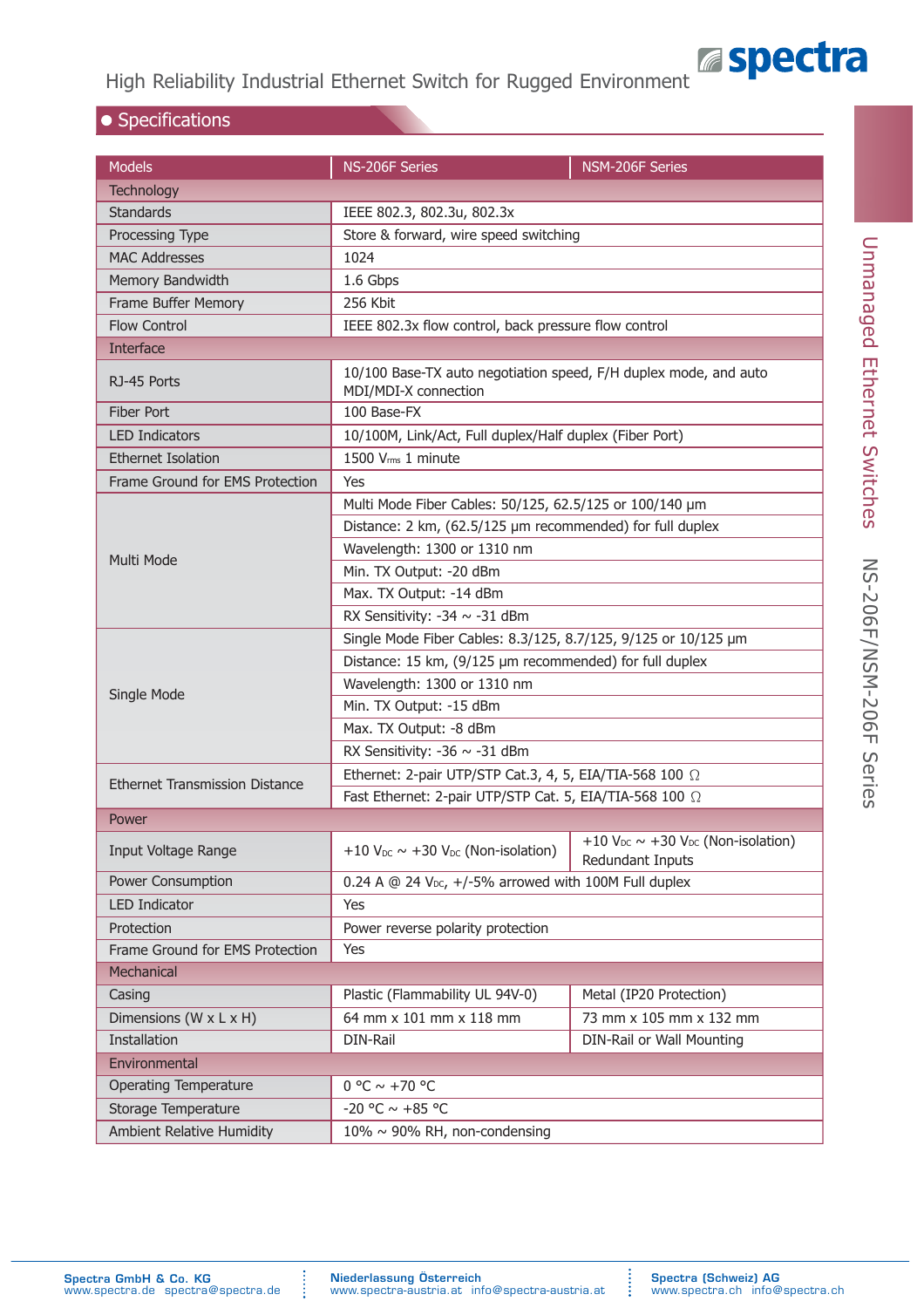

### • LED Functions

#### $\equiv$  NSM-206F Series LED Indicator Functions  $\equiv$

| <b>IFD</b>                       | Color                | <b>Description</b>                                          |  |
|----------------------------------|----------------------|-------------------------------------------------------------|--|
|                                  | Red On               | Core Power is OK                                            |  |
| PWR OK                           | Red Off              | Core Power is Off                                           |  |
| Full for P0                      | Green On   Link/Act  |                                                             |  |
|                                  |                      | Green Off   Not Networking                                  |  |
| Link for P1                      | Yellow On   Link/Act |                                                             |  |
|                                  |                      | Yellow Off Not Networking                                   |  |
|                                  | Green On   Link/Act  |                                                             |  |
| Ethernet Port                    |                      | Green Off   Not Networking                                  |  |
| $(P2 \sim P5)$                   |                      | Yellow On   Link to 100 Mbps                                |  |
|                                  |                      | Yellow Off   Link to 10 Mbps                                |  |
|                                  | Green On             | Power is being supplied to power<br>input PWR2              |  |
|                                  | Green Off            | Power is not being supplied to<br>power input PWR2          |  |
| PWR <sub>2</sub>                 | Yellow On            | Power is being supplied to power<br>input PWR1              |  |
| PWR <sub>1</sub><br><b>FAULT</b> | Yellow Off           | Power is not being supplied to<br>power input PWR1          |  |
|                                  | Red On               | Power is not being supplied to<br>power input PWR1 and PWR2 |  |
|                                  | Red Off              | Power is being supplied to power<br>input PWR1 and PWR2     |  |









÷



| NS-206F Series LED Indicator Functions |            |                    |  |  |  |  |
|----------------------------------------|------------|--------------------|--|--|--|--|
| <b>LED</b>                             | Color      | <b>Description</b> |  |  |  |  |
| Power                                  | Red On     | Power is On        |  |  |  |  |
|                                        | Red Off    | Power is Off       |  |  |  |  |
| Fiber Port (P0)                        | Green On   | Link/Act           |  |  |  |  |
|                                        | Green Off  | Not Networking     |  |  |  |  |
| Fiber Port (P1)                        | Yellow On  | Link/Act           |  |  |  |  |
|                                        | Yellow Off | Not Networking     |  |  |  |  |
| <b>Ethernet Port</b><br>$(P2 \sim P5)$ | Green On   | Link/Act           |  |  |  |  |
|                                        | Green Off  | Not Networking     |  |  |  |  |
|                                        | Yellow On  | Link to 100 Mbps   |  |  |  |  |
|                                        | Yellow Off | Link to 10 Mbps    |  |  |  |  |

**:**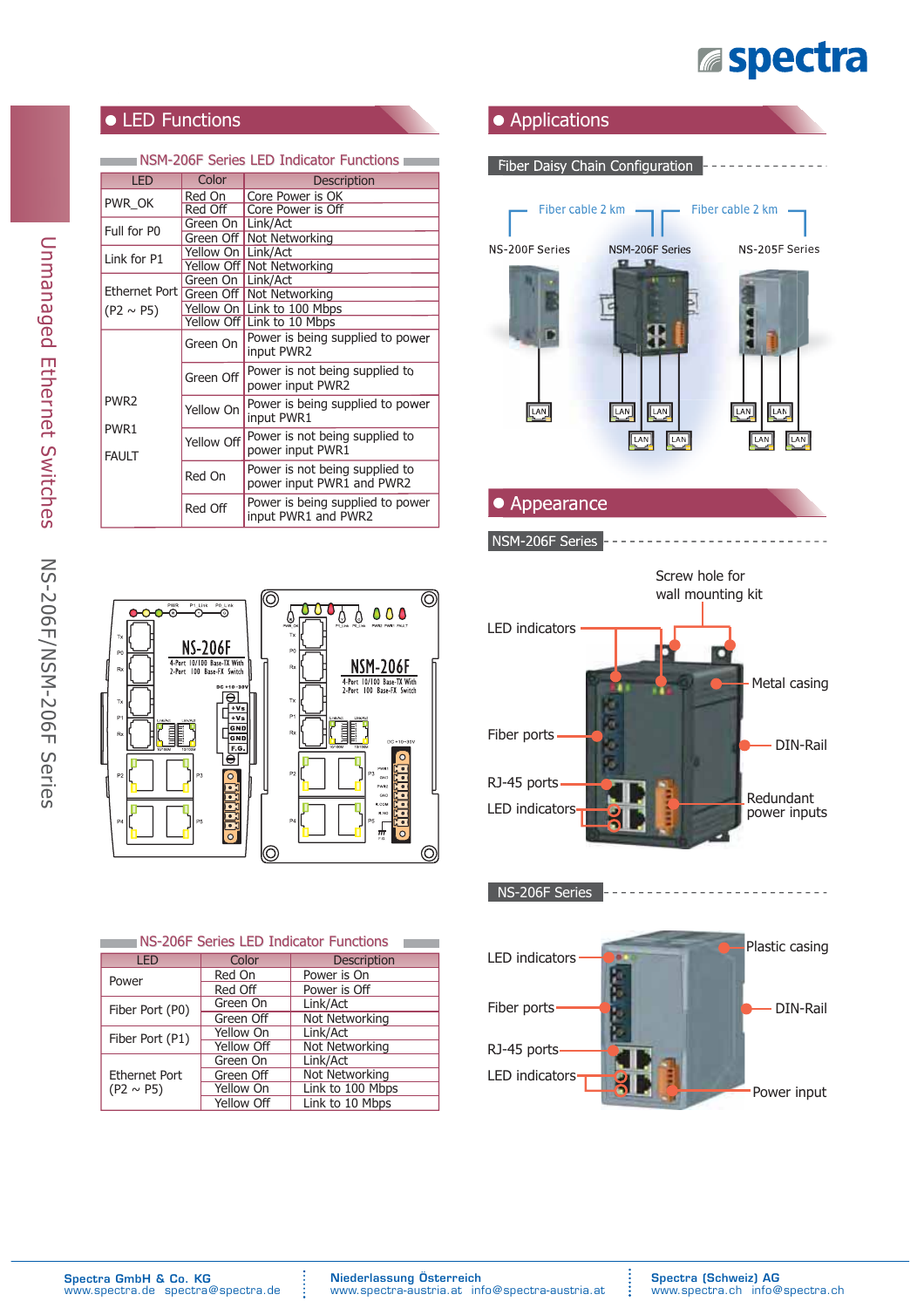# **Espectra**

Unmanaged Ethernet Switches

Unmanaged Ethernet Switches

NS-206F/NSM-206F Series

**NS-206F/NSM-206F Series** 

### High Reliability Industrial Ethernet Switch for Rugged Environment



### Accessories

Models

| MDR-20-24    | 24V/1A, 24 W Power Supply with DIN-Rail Mounting    |
|--------------|-----------------------------------------------------|
| KWM020-1824F | 24V/0.75A, 18 W Power Supply                        |
| DIN-KA52F    | 24V/1.04A, 25 W Power Supply with DIN-Rail Mounting |

Art. No. 115837 NS-206FC Art. No. 114526 NS-206FCS Art. No. 115843 NSM-206FT<br>Art. No. 115841 NSM-206FC Art. No. 115841 NSM-206FC<br>Art. No. 115842 NSM-206FCS

Art. No. 115842

:<br>:<br>:

÷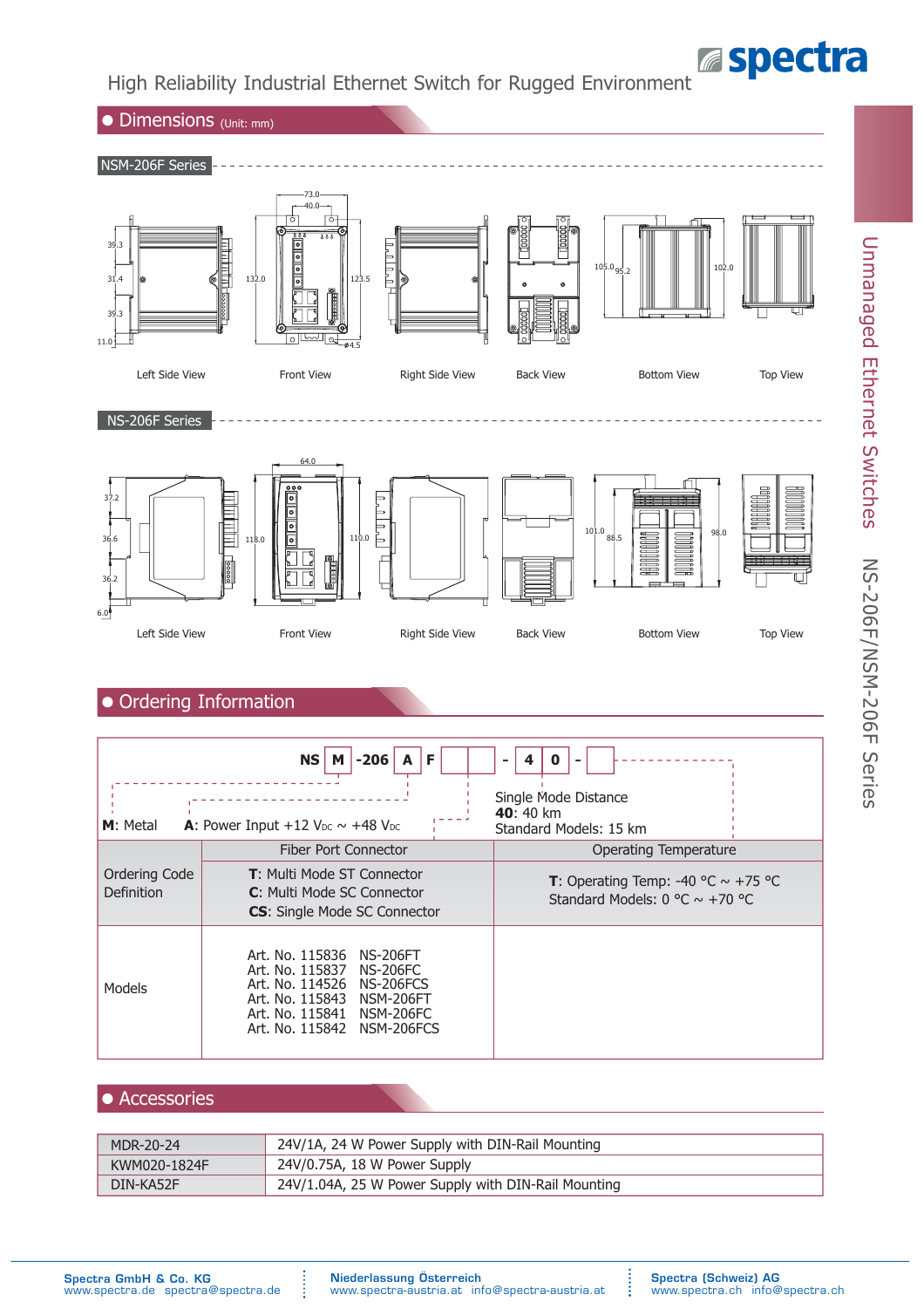

## 75W Single Output Industrial DIN Rail Power Supply **DR-75 series**



Features :

- Universal AC input/Full range
- Protections:Short circuit/Over load/Over voltage/Over temperature
- Cooling by free air convection
- Can be installed on DIN rail TS-35/7.5 or 15
- UL 508(industrial control equipment) approved
- LED indicator for power on
- 100% full load burn-in test
- Fix switching frequency at 50KHz



#### **SPECIFICATION**

| יוטוווטרווטם וט<br><b>MODEL</b> |                                                                                                                                                                                                                                                                                                                                                                                                                                                                                                                                   | DR-75-12                                                                                             | DR-75-24                                                                                                            | DR-75-48   |  |  |  |
|---------------------------------|-----------------------------------------------------------------------------------------------------------------------------------------------------------------------------------------------------------------------------------------------------------------------------------------------------------------------------------------------------------------------------------------------------------------------------------------------------------------------------------------------------------------------------------|------------------------------------------------------------------------------------------------------|---------------------------------------------------------------------------------------------------------------------|------------|--|--|--|
|                                 | <b>DC VOLTAGE</b>                                                                                                                                                                                                                                                                                                                                                                                                                                                                                                                 | 12V                                                                                                  | <b>24V</b>                                                                                                          | 48V        |  |  |  |
|                                 | <b>RATED CURRENT</b>                                                                                                                                                                                                                                                                                                                                                                                                                                                                                                              | 6.3A                                                                                                 | 3.2A                                                                                                                | 1.6A       |  |  |  |
|                                 | <b>CURRENT RANGE</b>                                                                                                                                                                                                                                                                                                                                                                                                                                                                                                              | $0 - 6.3A$                                                                                           | $0 - 3.2A$                                                                                                          | $0 - 1.6A$ |  |  |  |
|                                 | <b>RATED POWER</b>                                                                                                                                                                                                                                                                                                                                                                                                                                                                                                                | 76W                                                                                                  | 76.8W                                                                                                               | 76.8W      |  |  |  |
|                                 | RIPPLE & NOISE (max.) Note.2 100mVp-p                                                                                                                                                                                                                                                                                                                                                                                                                                                                                             |                                                                                                      | 150mVp-p                                                                                                            | 240mVp-p   |  |  |  |
| <b>OUTPUT</b>                   | <b>VOLTAGE ADJ. RANGE</b>                                                                                                                                                                                                                                                                                                                                                                                                                                                                                                         | $12 - 14V$                                                                                           | $24 - 28V$                                                                                                          | $48 - 53V$ |  |  |  |
|                                 | VOLTAGE TOLERANCE Note.3 ±2.0%                                                                                                                                                                                                                                                                                                                                                                                                                                                                                                    |                                                                                                      | ±1.0%                                                                                                               | ±1.0%      |  |  |  |
|                                 | <b>LINE REGULATION</b>                                                                                                                                                                                                                                                                                                                                                                                                                                                                                                            | ±0.5%                                                                                                | ±0.5%                                                                                                               | ±0.5%      |  |  |  |
|                                 | <b>LOAD REGULATION</b>                                                                                                                                                                                                                                                                                                                                                                                                                                                                                                            | ±1.0%                                                                                                | ±1.0%                                                                                                               | ±1.0%      |  |  |  |
|                                 | SETUP, RISE TIME                                                                                                                                                                                                                                                                                                                                                                                                                                                                                                                  | 1800ms, 60ms/115VAC at full load<br>1000ms, 60ms/230VAC                                              |                                                                                                                     |            |  |  |  |
|                                 | <b>HOLD TIME (Typ.)</b>                                                                                                                                                                                                                                                                                                                                                                                                                                                                                                           | 12ms/115VAC at full load<br>60ms/230VAC                                                              |                                                                                                                     |            |  |  |  |
|                                 | <b>VOLTAGE RANGE</b>                                                                                                                                                                                                                                                                                                                                                                                                                                                                                                              | $85 - 264$ VAC<br>$120 - 370 VDC$                                                                    |                                                                                                                     |            |  |  |  |
|                                 | <b>FREQUENCY RANGE</b>                                                                                                                                                                                                                                                                                                                                                                                                                                                                                                            | $47 \sim 63$ Hz                                                                                      |                                                                                                                     |            |  |  |  |
| <b>INPUT</b>                    | <b>EFFICIENCY (Typ.)</b>                                                                                                                                                                                                                                                                                                                                                                                                                                                                                                          | 76%                                                                                                  | 80%                                                                                                                 | 81%        |  |  |  |
|                                 | <b>AC CURRENT (Typ.)</b>                                                                                                                                                                                                                                                                                                                                                                                                                                                                                                          | 1.6A/115V<br>0.96A/230V                                                                              |                                                                                                                     |            |  |  |  |
|                                 | <b>INRUSH CURRENT (Typ.)</b>                                                                                                                                                                                                                                                                                                                                                                                                                                                                                                      | COLD START 20A/115VAC<br>40A/230VAC                                                                  |                                                                                                                     |            |  |  |  |
|                                 | <b>LEAKAGE CURRENT</b>                                                                                                                                                                                                                                                                                                                                                                                                                                                                                                            | <1mA/240VAC                                                                                          |                                                                                                                     |            |  |  |  |
|                                 |                                                                                                                                                                                                                                                                                                                                                                                                                                                                                                                                   | 105 ~ 150% rated output power                                                                        |                                                                                                                     |            |  |  |  |
|                                 | <b>OVER LOAD</b>                                                                                                                                                                                                                                                                                                                                                                                                                                                                                                                  | Protection type : Constant current limiting, recovers automatically after fault condition is removed |                                                                                                                     |            |  |  |  |
| <b>PROTECTION</b>               | <b>OVER VOLTAGE</b>                                                                                                                                                                                                                                                                                                                                                                                                                                                                                                               | $15 - 16.5V$                                                                                         | $29 - 34V$                                                                                                          | $58 - 65V$ |  |  |  |
|                                 |                                                                                                                                                                                                                                                                                                                                                                                                                                                                                                                                   | Protection type: Hiccup mode, recovers automatically after fault condition is removed                |                                                                                                                     |            |  |  |  |
|                                 | <b>OVER TEMPERATURE</b>                                                                                                                                                                                                                                                                                                                                                                                                                                                                                                           | 85℃ ±5℃ (TSW1) Detect on heat sink of power transistor                                               |                                                                                                                     |            |  |  |  |
|                                 |                                                                                                                                                                                                                                                                                                                                                                                                                                                                                                                                   | Protection type : Shut down o/p voltage, recovers automatically after temperature goes down          |                                                                                                                     |            |  |  |  |
|                                 | <b>WORKING TEMP.</b>                                                                                                                                                                                                                                                                                                                                                                                                                                                                                                              | $-10 \sim +60^{\circ}$ (Refer to output load derating curve)                                         |                                                                                                                     |            |  |  |  |
|                                 | <b>WORKING HUMIDITY</b>                                                                                                                                                                                                                                                                                                                                                                                                                                                                                                           | $20 \sim 90\%$ RH non-condensing                                                                     |                                                                                                                     |            |  |  |  |
| <b>ENVIRONMENT</b>              | <b>STORAGE TEMP., HUMIDITY</b>                                                                                                                                                                                                                                                                                                                                                                                                                                                                                                    | $-20$ ~ +85°C, 10 ~ 95% RH                                                                           |                                                                                                                     |            |  |  |  |
|                                 | <b>TEMP. COEFFICIENT</b>                                                                                                                                                                                                                                                                                                                                                                                                                                                                                                          | $\pm 0.03\%$ /°C (0 ~ 50°C)                                                                          |                                                                                                                     |            |  |  |  |
|                                 | <b>VIBRATION</b>                                                                                                                                                                                                                                                                                                                                                                                                                                                                                                                  |                                                                                                      | 10 ~ 500Hz, 2G 10min./1cycle, period for 60min. each along X, Y, Z axes                                             |            |  |  |  |
|                                 | <b>SAFETY STANDARDS</b>                                                                                                                                                                                                                                                                                                                                                                                                                                                                                                           | UL508, TUV EN60950-1 Approved                                                                        |                                                                                                                     |            |  |  |  |
| <b>SAFETY &amp;</b>             | I/P-O/P:3KVAC I/P-FG:1.5KVAC O/P-FG:0.5KVAC<br><b>WITHSTAND VOLTAGE</b>                                                                                                                                                                                                                                                                                                                                                                                                                                                           |                                                                                                      |                                                                                                                     |            |  |  |  |
| <b>EMC</b>                      | <b>ISOLATION RESISTANCE</b>                                                                                                                                                                                                                                                                                                                                                                                                                                                                                                       | I/P-O/P, I/P-FG, O/P-FG:100M Ohms/500VDC                                                             |                                                                                                                     |            |  |  |  |
| (Note 4)                        | <b>EMI CONDUCTION &amp; RADIATION</b>                                                                                                                                                                                                                                                                                                                                                                                                                                                                                             |                                                                                                      | Compliance to EN55011, EN55022 (CISPR22) Class B                                                                    |            |  |  |  |
|                                 | <b>HARMONIC CURRENT</b>                                                                                                                                                                                                                                                                                                                                                                                                                                                                                                           |                                                                                                      | Compliance to EN61000-3-2,-3                                                                                        |            |  |  |  |
|                                 | <b>EMS IMMUNITY</b>                                                                                                                                                                                                                                                                                                                                                                                                                                                                                                               |                                                                                                      | Compliance to EN61000-4-2,3,4,5,6,8,11, ENV50204, EN55024, EN61000-6-2 (EN50082-2) Heavy industry level, criteria A |            |  |  |  |
|                                 | <b>MTBF</b>                                                                                                                                                                                                                                                                                                                                                                                                                                                                                                                       | 123.1K hrs min.<br>MIL-HDBK-217F (25 $°C$ )                                                          |                                                                                                                     |            |  |  |  |
| <b>OTHERS</b>                   | <b>DIMENSION</b>                                                                                                                                                                                                                                                                                                                                                                                                                                                                                                                  | 55.5*125.2*100mm (W*H*D)                                                                             |                                                                                                                     |            |  |  |  |
|                                 | <b>PACKING</b>                                                                                                                                                                                                                                                                                                                                                                                                                                                                                                                    | 0.6Kg; 20pcs/13Kg/1.1CUFT                                                                            |                                                                                                                     |            |  |  |  |
| <b>NOTE</b>                     | 1. All parameters NOT specially mentioned are measured at 230VAC input, rated load and 25°C of ambient temperature.<br>2. Ripple & noise are measured at 20MHz of bandwidth by using a 12" twisted pair-wire terminated with a 0.1uf & 47uf parallel capacitor.<br>3. Tolerance: includes set up tolerance, line regulation and load regulation.<br>4. The power supply is considered a component which will be installed into a final equipment. The final equipment must be re-confirmed that it still meets<br>EMC directives. |                                                                                                      |                                                                                                                     |            |  |  |  |

:

÷